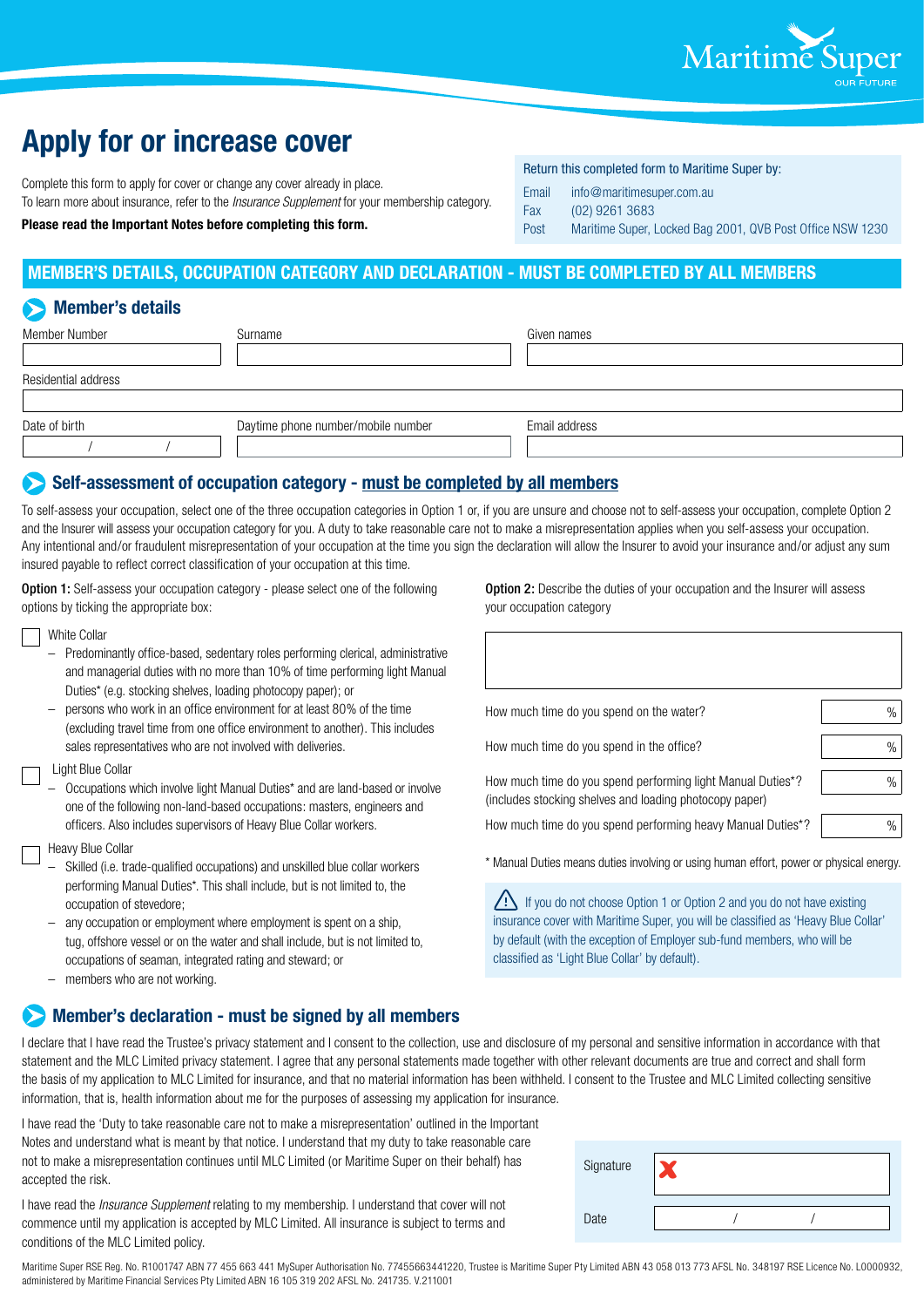

|                                                                                                                                                                                                                                                                                                                                                                                                                                                                                                                                                                                                                                                                                                                                                                              | SHORT PERSONAL QUESTIONNAIRE - MUST BE COMPLETED BY ALL MEMBERS                                                                                                                                                                                                                                                                                                                     |  |  |  |  |  |  |
|------------------------------------------------------------------------------------------------------------------------------------------------------------------------------------------------------------------------------------------------------------------------------------------------------------------------------------------------------------------------------------------------------------------------------------------------------------------------------------------------------------------------------------------------------------------------------------------------------------------------------------------------------------------------------------------------------------------------------------------------------------------------------|-------------------------------------------------------------------------------------------------------------------------------------------------------------------------------------------------------------------------------------------------------------------------------------------------------------------------------------------------------------------------------------|--|--|--|--|--|--|
|                                                                                                                                                                                                                                                                                                                                                                                                                                                                                                                                                                                                                                                                                                                                                                              | Member Name/Member Number<br>1. Are you a citizen or permanent resident of Australia?<br>Yes<br>No                                                                                                                                                                                                                                                                                  |  |  |  |  |  |  |
|                                                                                                                                                                                                                                                                                                                                                                                                                                                                                                                                                                                                                                                                                                                                                                              | 2. Are you a New Zealand national working for an Australian employer?<br>Yes<br>No                                                                                                                                                                                                                                                                                                  |  |  |  |  |  |  |
|                                                                                                                                                                                                                                                                                                                                                                                                                                                                                                                                                                                                                                                                                                                                                                              | 3. If you answered 'No' to questions 1 & 2, do you hold a current 457 visa?<br>Yes<br>No                                                                                                                                                                                                                                                                                            |  |  |  |  |  |  |
|                                                                                                                                                                                                                                                                                                                                                                                                                                                                                                                                                                                                                                                                                                                                                                              | 4. What is your occupation?<br>Industry                                                                                                                                                                                                                                                                                                                                             |  |  |  |  |  |  |
|                                                                                                                                                                                                                                                                                                                                                                                                                                                                                                                                                                                                                                                                                                                                                                              | Daily duties at work (including manual work)                                                                                                                                                                                                                                                                                                                                        |  |  |  |  |  |  |
|                                                                                                                                                                                                                                                                                                                                                                                                                                                                                                                                                                                                                                                                                                                                                                              | \$<br>How many hours per week do you work?<br>Annual salary<br>pа                                                                                                                                                                                                                                                                                                                   |  |  |  |  |  |  |
|                                                                                                                                                                                                                                                                                                                                                                                                                                                                                                                                                                                                                                                                                                                                                                              | 5. What is your height?<br>What is your weight?<br>kg<br>cm                                                                                                                                                                                                                                                                                                                         |  |  |  |  |  |  |
|                                                                                                                                                                                                                                                                                                                                                                                                                                                                                                                                                                                                                                                                                                                                                                              | Your BMI is determined by your weight in kilograms divided by your (height in metres) <sup>2</sup> . If your BMI is greater than 36, you will need to provide additional information -<br>we will call you to let you know if this is the case and give you the option of either completing the MLC Limited Full Personal Statement or participating in a short<br>phone interview. |  |  |  |  |  |  |
| <u>/!</u>                                                                                                                                                                                                                                                                                                                                                                                                                                                                                                                                                                                                                                                                                                                                                                    | If you answer 'Yes' to any of questions 6 to 9 below, you will be required to provide more information in order for us to assess your application. You may be<br>required to either participate in a phone interview or complete the MLC Limited Full Personal Statement.                                                                                                           |  |  |  |  |  |  |
| 6. In the last 10 years, have you suffered symptoms of, or had, or have been told you have, or received any advice or treatment for any of the following:<br>high blood pressure, high cholesterol, heart attack, heart complaint, chest pain or stroke<br>mental health condition, such as stress, anxiety or depression<br>cancer or tumour of any type or breast lump<br>back, neck or joint condition or muscle condition or arthritis, loss of limb or paralysis<br>loss of sight in one or both eye(s) - do not include long or short sightedness that has been corrected either with surgery, contact lenses or<br>glasses, or colour blindness<br>kidney, bladder, bowel or stomach condition<br>diabetes or liver disease (including hepatitis B or C)<br>Yes<br>No |                                                                                                                                                                                                                                                                                                                                                                                     |  |  |  |  |  |  |
|                                                                                                                                                                                                                                                                                                                                                                                                                                                                                                                                                                                                                                                                                                                                                                              | 7. At the date of this application for cover, are you absent from work or unable to carry out all of the duties of your current or usual<br>Yes<br>No<br>occupation on a full-time basis, due to an injury or illness (even if you are not currently working on a full-time basis or are unemployed)?                                                                               |  |  |  |  |  |  |
|                                                                                                                                                                                                                                                                                                                                                                                                                                                                                                                                                                                                                                                                                                                                                                              | 8. Do you drink more than 28 standard drinks per week? A standard drink is 1 nip (30mL) spirits, 100mL wine or 285mL beer<br>No<br>Yes                                                                                                                                                                                                                                              |  |  |  |  |  |  |
|                                                                                                                                                                                                                                                                                                                                                                                                                                                                                                                                                                                                                                                                                                                                                                              | 9. Do you participate or intend to participate in any of the following: aviation (other than as a passenger on a recognised airline) football<br>Yes<br>No<br>(all codes), scuba diving (more than 40 metres), motor racing or any other hazardous activity?                                                                                                                        |  |  |  |  |  |  |
|                                                                                                                                                                                                                                                                                                                                                                                                                                                                                                                                                                                                                                                                                                                                                                              |                                                                                                                                                                                                                                                                                                                                                                                     |  |  |  |  |  |  |
|                                                                                                                                                                                                                                                                                                                                                                                                                                                                                                                                                                                                                                                                                                                                                                              | If you answer 'Yes' to any of these questions, you will need to provide additional information -<br>we will call you to let you know if this is the case and give you the option of either completing the<br>MLC Limited Full Personal Statement or participating in a short phone interview.                                                                                       |  |  |  |  |  |  |
|                                                                                                                                                                                                                                                                                                                                                                                                                                                                                                                                                                                                                                                                                                                                                                              |                                                                                                                                                                                                                                                                                                                                                                                     |  |  |  |  |  |  |
|                                                                                                                                                                                                                                                                                                                                                                                                                                                                                                                                                                                                                                                                                                                                                                              | OFFICE USE ONLY - IF PHONE INTERVIEW IS REQUIRED                                                                                                                                                                                                                                                                                                                                    |  |  |  |  |  |  |
|                                                                                                                                                                                                                                                                                                                                                                                                                                                                                                                                                                                                                                                                                                                                                                              | Contact phone number<br>Email                                                                                                                                                                                                                                                                                                                                                       |  |  |  |  |  |  |
|                                                                                                                                                                                                                                                                                                                                                                                                                                                                                                                                                                                                                                                                                                                                                                              | Preferred time for interview (if applicable)                                                                                                                                                                                                                                                                                                                                        |  |  |  |  |  |  |
|                                                                                                                                                                                                                                                                                                                                                                                                                                                                                                                                                                                                                                                                                                                                                                              | Other information (e.g. if the member will be away and unable to be contacted)                                                                                                                                                                                                                                                                                                      |  |  |  |  |  |  |
|                                                                                                                                                                                                                                                                                                                                                                                                                                                                                                                                                                                                                                                                                                                                                                              |                                                                                                                                                                                                                                                                                                                                                                                     |  |  |  |  |  |  |

Maritime Super RSE Reg. No. R1001747 ABN 77 455 663 441 MySuper Authorisation No. 77455663441220, Trustee is Maritime Super Pty Limited ABN 43 058 013 773 AFSL No. 348197 RSE Licence No. L0000932, administered by Maritime Financial Services Pty Limited ABN 16 105 319 202 AFSL No. 241735. V.211001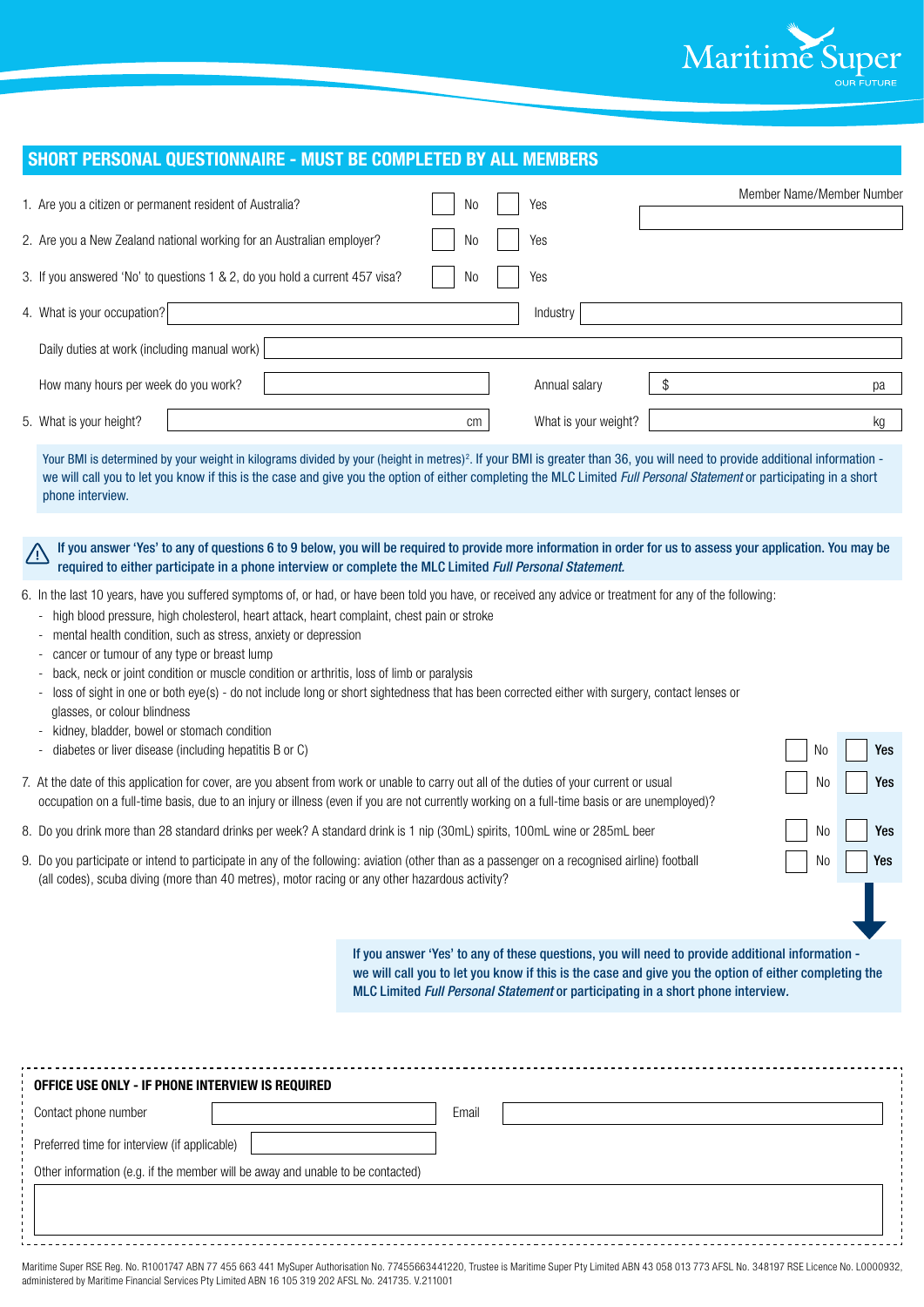

Member Name/Member Number

# **DEATH & TPD COVER**

Complete this section to:

- apply for Death or Death & TPD cover (or a combination of both)
- increase your existing Death or Death & TPD cover
- reinstate your cancelled Basic Death & TPD cover (for Accumulation Advantage and Reliance Super members only)

'Gainfully Employed' means employed for gain or reward with an employer who is registered with Maritime Super. For the full definition of 'Gainfully Employed', refer to O the *Insurance Supplement* for your membership category.

# **Apply for Voluntary Death cover** Nominate the number of Voluntary Death units you wish to apply for the units units **Increase existing Voluntary Death & TPD cover** Nominate the number of Voluntary Death & TPD units you wish to apply for the state of the state of the units volunts **Apply for Voluntary Death & TPD cover** Nominate the number of Voluntary Death & TPD units you wish to apply for the state of the state of units volunts **Increase existing Voluntary Death cover** Nominate the number of additional Voluntary Death units you wish to apply for **units** units I am Gainfully Employed (you must be Gainfully Employed at the time of applying - refer to page 1 for the definition of 'Gainfully Employed') I am Gainfully Employed (you must be Gainfully Employed at the time of applying - refer to page 1 for the definition of 'Gainfully Employed')

# **Reinstate your Basic Death & TPD cover – Accumulation Advantage and Reliance Super members ONLY**

If you have previously cancelled Basic Death & TPD cover, you can apply for a full or partial or reinstatement of your Basic Death & TPD cover. Reliance Super members can only apply to reinstate 1 unit of Basic Death & TPD cover

Full reinstatement of cover (2 units) Full reinstatement of cover (1 unit)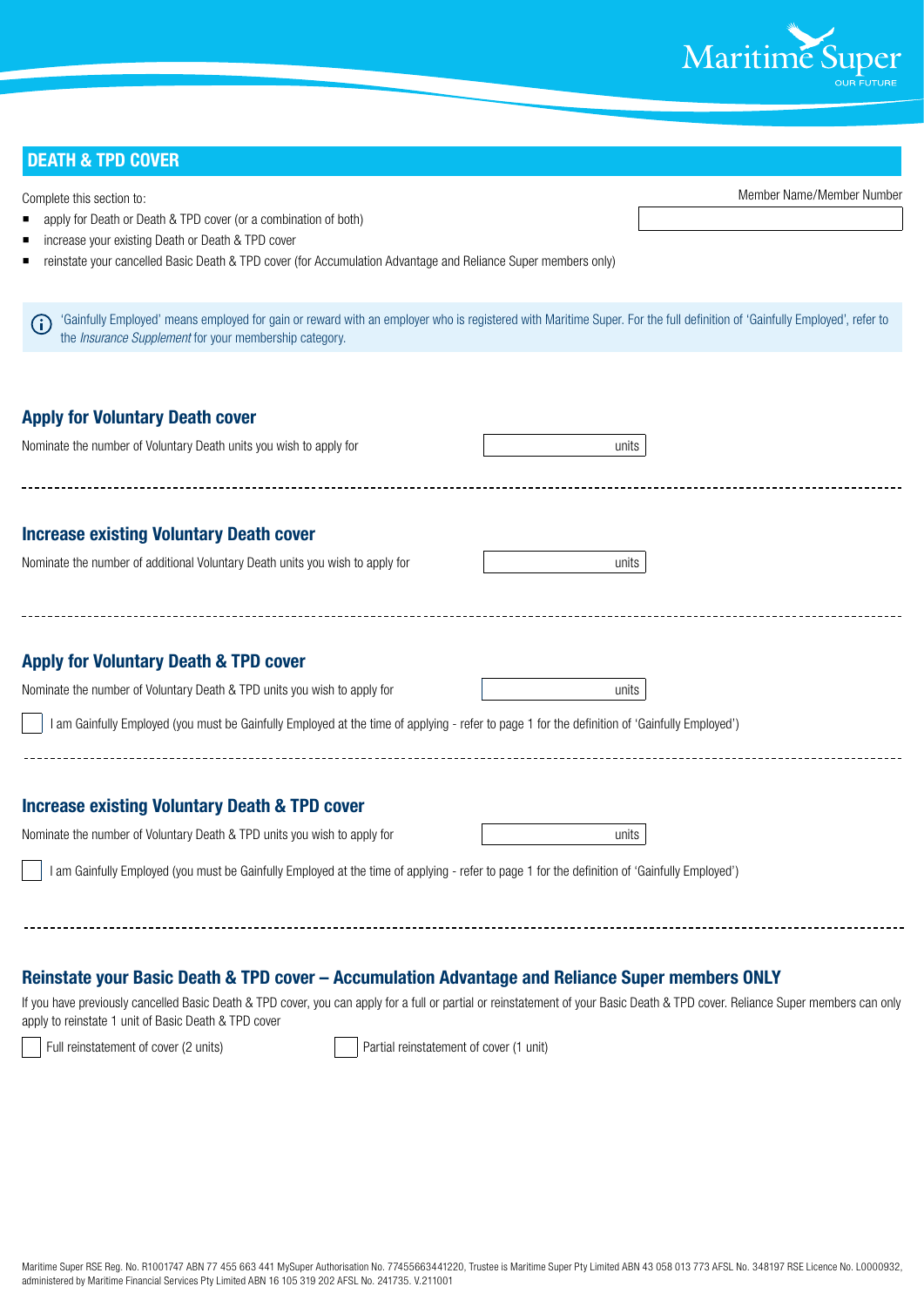

# **INCOME PROTECTION COVER**

decrease your waiting period to 30 days

Complete this section to:

Member Name/Member Number

change the level of cover for existing Income Protection cover

apply for new Income Protection cover of 50% or 75% of your salary

notify of an increase in your salary

For cover over \$8,000 per month, we will call you to and give you the option of either completing the MLC Limited Full Personal Statement or participating in a short phone interview.

# **Apply for new Income Protection cover**



\* If you are a member of an employer sub-fund category (e.g. AMOU Staff, ASP Ship Management Pty Ltd, CSL Australia Ltd, Inco Ships Pty Ltd, SVITZER Australia Pty Limited, Teekay Shipping (Australia) Pty Ltd and Trident LNG Shipping Services Pty Ltd), the default level of cover is 75% of your salary with a 90-day waiting period.

# If you do not provide your salary, your benefit will be limited to a maximum of \$3,000 per month (based on a default salary of \$72,000 per year). If the salary you provide is more than 30% above the default salary, you will need to complete the MLC Limited *Full Personal Statement*.

# **Decrease the waiting period for existing Income Protection cover**

'Waiting period' refers to the number of continuous days that must elapse before an Income Protection benefit becomes payable, and starts from the date you are first examined and certified by a Medical Practitioner as Totally Disabled and, if employed, stop working. It's important to be aware that Income Protection cover will cost more if you are eligible for a 30-day waiting period.

You CANNOT reduce your waiting period if your employer pays for your Basic Income Protection cover or you are a member of an employer sub-fund category (e.g. AMOU Staff, ASP Ship Management Pty Ltd, CSL Australia Ltd, Inco Ships Pty Ltd, SVITZER Australia Pty Limited, Teekay Shipping (Australia) Pty Ltd and Trident LNG Shipping Services Pty Ltd).



To decrease your waiting period, you'll need to complete the MLC Limited *Full Personal Statement*, available from our website or by calling Member Services.

I am Gainfully Employed (you cannot decrease your waiting period if you are not Gainfully Employed - refer to page 1 for the definition of 'Gainfully Employed')

------------------------------

# **Increase the level of cover for existing Income Protection cover**

If your current level of cover is 50% of salary, you can apply to increase the level of cover to 75% of salary. It's important to be aware that Income Protection cover will cost more if you increase your cover to 75% of salary. Please note that there is a maximum benefit level of \$20,000, regardless of your salary.

I wish to INCREASE my cover to 75% of salary

To increase your cover to 75% of salary, you'll need to complete the MLC Limited *Full Personal Statement*, available from our website or by calling Member Services.

I am Gainfully Employed (you cannot increase your level of cover if you are not Gainfully Employed - refer to page 1 for the definition of 'Gainfully Employed')

# **Notify of increased salary for existing Income Protection cover**

My annual salary is  $\frac{1}{3}$   $\frac{1}{3}$  pa

If your salary has increased by more than 30%, you'll need to complete the MLC Limited *Full Personal Statement*, available from our website or by calling Member Services.

If your employer pays for your Income Protection cover, or if you are employer sub-fund or AMOU Staff member, your employer will notify us of any changes to your salary and you are not required to provide this information.

Maritime Super RSE Reg. No. R1001747 ABN 77 455 663 441 MySuper Authorisation No. 77455663441220, Trustee is Maritime Super Pty Limited ABN 43 058 013 773 AFSL No. 348197 RSE Licence No. L0000932, administered by Maritime Financial Services Pty Limited ABN 16 105 319 202 AFSL No. 241735. V.211001